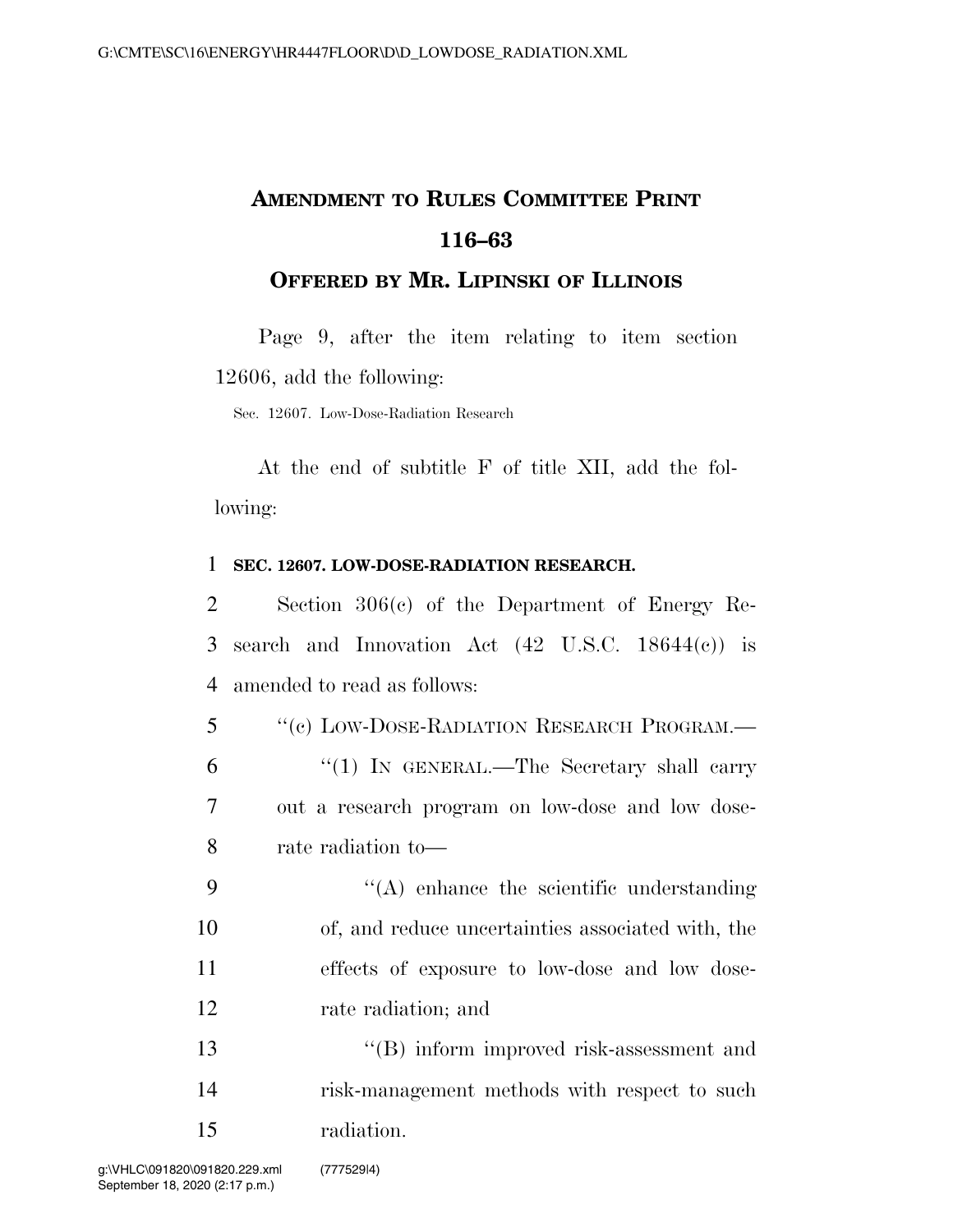$\mathfrak{D}$ 

1 "(2) PROGRAM COMPONENTS.—In carrying out 2 the program required under paragraph (1), the Sec-retary shall—

4 ''(A) support and carry out the directives under section 106 of the American Innovation and Competitiveness Act (42 U.S.C. 6601 note), with respect to low dose and low-dose rate radiation research, in coordination with the Physical Science Subcommittee of the National Science and Technology Council;

11 "(B) identify and, to the extent possible, quantify, potential monetary and health-related impacts to Federal agencies, the general public, industry, research communities, and other users of information produced by such research pro-gram;

17  $\langle \text{C} \rangle$  leverage the collective body of knowl- edge from prior and existing low-dose and low dose-rate radiation research;

 $'(D)$  engage with other Federal agencies, research communities, and potential users of in- formation produced under this section, includ- ing institutions performing or utilizing radiation research, medical physics, radiology, health physics, and emergency response measures; and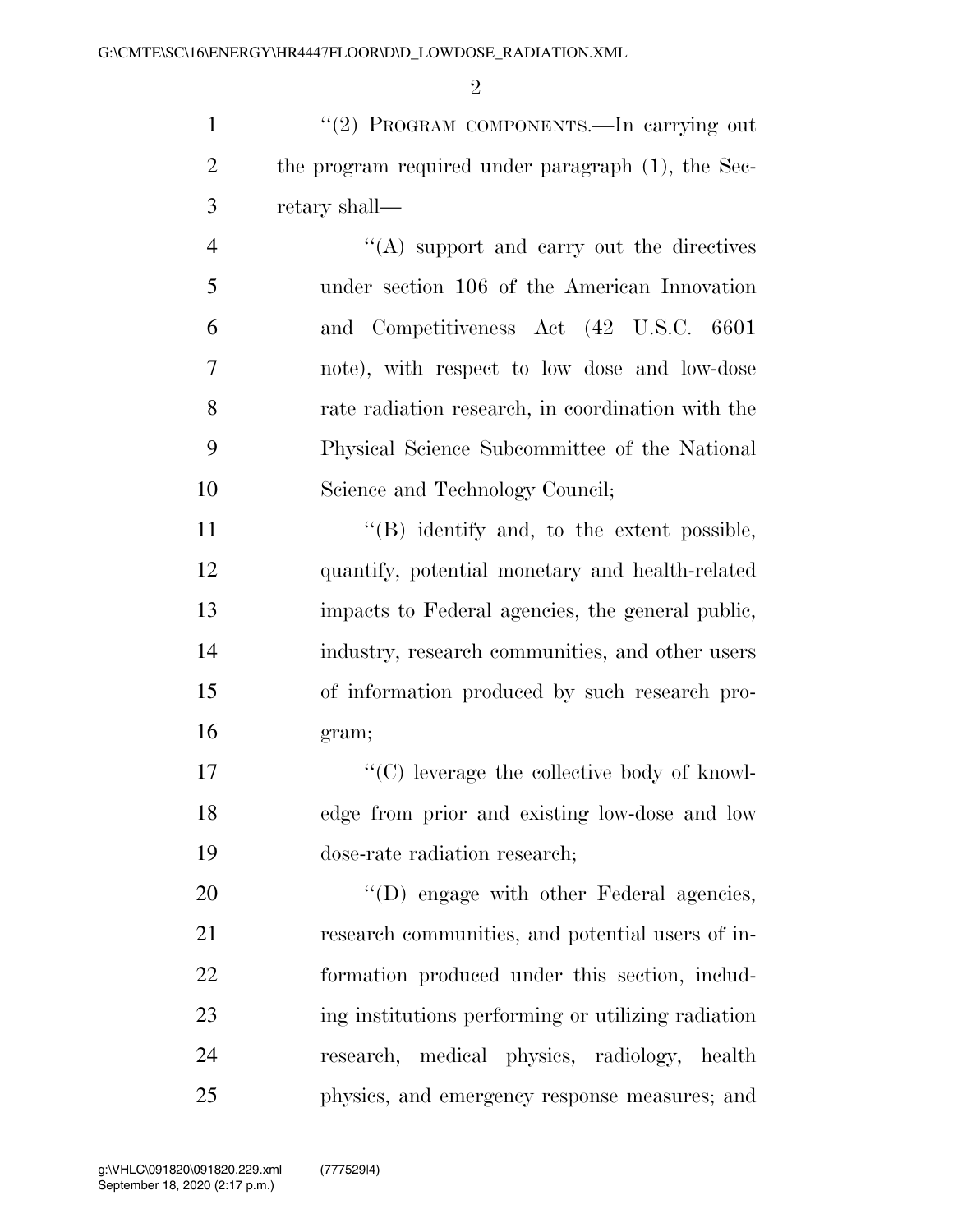$\lq\lq$  (E) support education and outreach ac- tivities to disseminate information and promote public understanding of low-dose radiation, with a focus on non-emergency situations such as medical physics, space exploration, and natu-rally occurring radiation.

 $7 \t\t\t\t\t\t\t''(3)$  RESEARCH PLAN.—

8 "(A) NATIONAL ACADEMY OF SCIENCES.— Not later than 90 days after the date of enact- ment of this Act, the Secretary shall enter into an agreement with the National Academy of Sciences to develop a long-term strategic and prioritized research agenda for the program de-scribed in paragraph (2);

15 "(B) CONGRESS.—Not later than 18 months after the date of enactment of this Act, the Secretary shall submit the research plan de- veloped under subparagraph (A) to the Com- mittee on Science, Space, and Technology of the House of Representatives and the Com- mittee on Energy and Natural Resources of the Senate.

23 "(4) PROGRAM EVALUATION.—

24 "(A) INDEPENDENT EXTERNAL ENTITY.— Not later than 3 years after the date of enact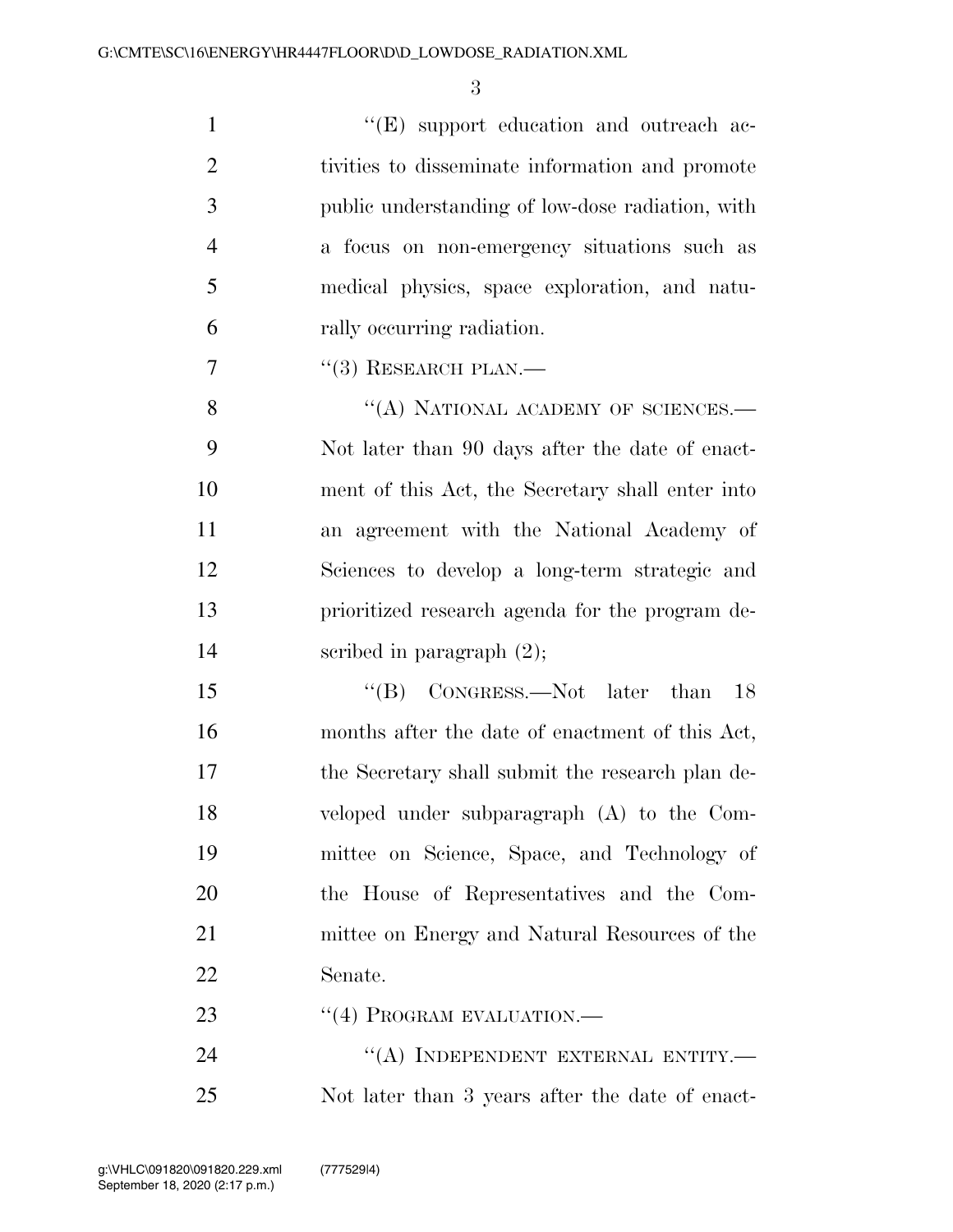| $\mathbf{1}$   | ment of this Act, and every 2 years thereafter,        |
|----------------|--------------------------------------------------------|
| $\overline{2}$ | the Secretary shall enter into agreements with         |
| 3              | an independent external entity to perform a            |
| $\overline{4}$ | program evaluation.                                    |
| 5              | "(B) CONGRESS.—The Secretary shall                     |
| 6              | submit the program evaluations performed               |
| 7              | under subparagraph (A) to the Committee on             |
| 8              | Science, Space, and Technology of the House of         |
| 9              | Representatives and the Committee on Energy            |
| 10             | and Natural Resources of the Senate.                   |
| 11             | $\cdot\cdot$ (5) DEFINITIONS.—In this subsection:      |
| 12             | "(A) LOW-DOSE RADIATION.—The term                      |
| 13             | 'low-dose radiation' means a radiation dose of         |
| 14             | less than 100 millisieverts.                           |
| 15             | "(B) LOW DOSE-RATE RADIATION.—The                      |
| 16             | term 'low dose-rate radiation' means a radiation       |
| 17             | dose rate of less than 5 millisieverts per hour.       |
| 18             | "(6) RULE OF CONSTRUCTION.—Nothing<br>$\ln$            |
| 19             | this subsection shall be construed to subject any re-  |
| 20             | search carried out by the Secretary for the program    |
| 21             | under this subsection to any limitations described in  |
| 22             | section $977(e)$ of the Energy Policy Act of 2005 (42) |
| 23             | U.S.C. $16317(e)$ ).                                   |